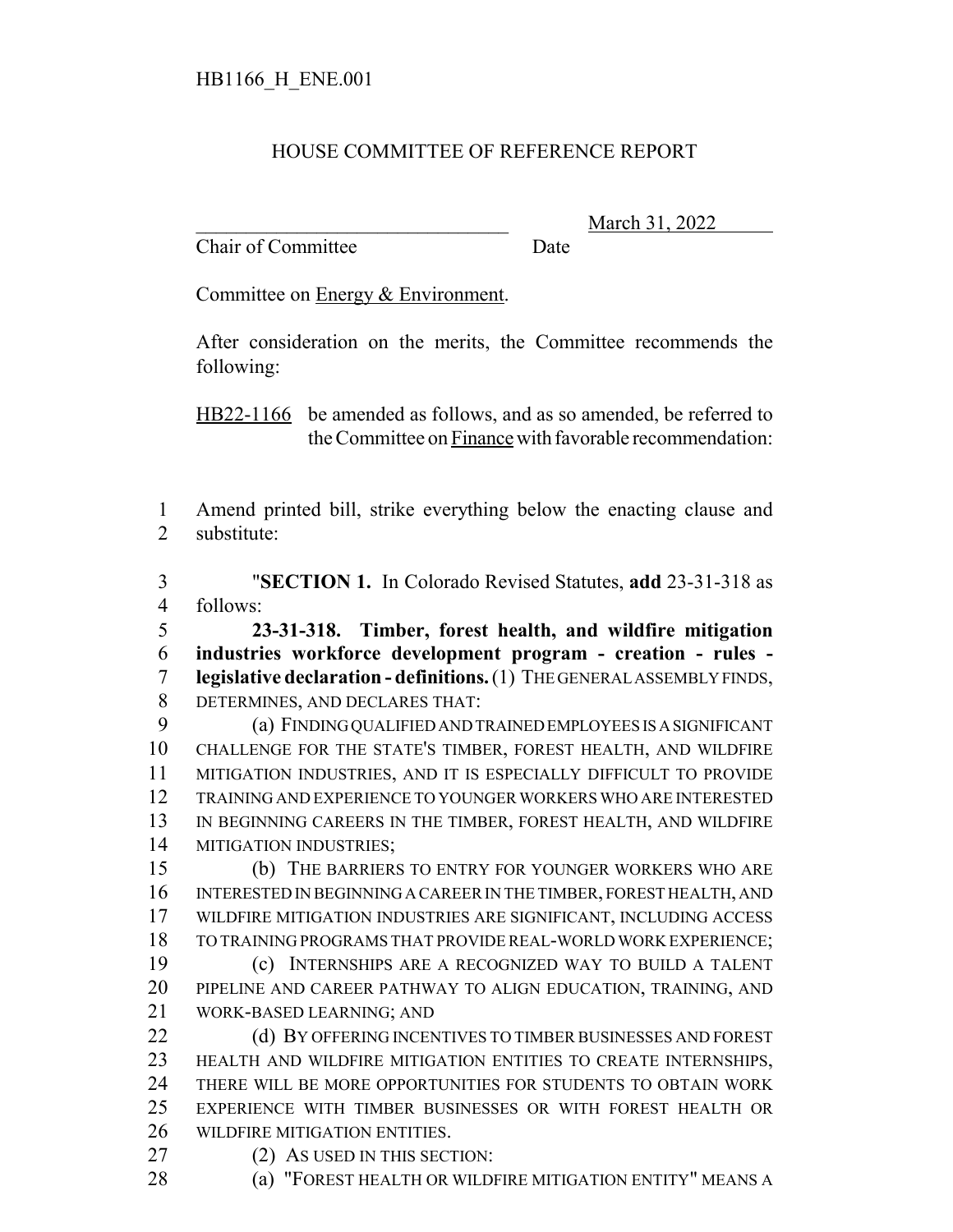FOR-PROFIT OR NOT-FOR-PROFIT ENTITY LOCATED OR OPERATING IN COLORADO THAT CONCERNS ITSELF WITH FOREST HEALTH OR WILDFIRE MITIGATION ACTIVITIES INCLUDING PRESCRIBED BURNING AS DEFINED IN 24-33.5-1217 OR OTHER SCIENCE-BASED FOREST MANAGEMENT PRACTICES.

 (b) "FOREST SERVICE" MEANS THE COLORADO STATE FOREST SERVICE IDENTIFIED IN SECTION 23-31-302 AND THE DIVISION OF 8 FORESTRY CREATED IN SECTION 24-33-104.

 (c) "INTERNSHIP PROGRAM" MEANS THE TIMBER, FOREST HEALTH, AND WILDFIRE MITIGATION INDUSTRIES WORKFORCE DEVELOPMENT PROGRAM CREATED IN SUBSECTION (3) OF THIS SECTION.

 (d) "TIMBER BUSINESS" MEANS A FOR-PROFIT BUSINESS ENTITY INCORPORATED OR LOCATED IN COLORADO THAT CONCERNS ITSELF WITH FORESTRY, LOGGING, THE TIMBER TRADE, THE PRODUCTION OF WOOD PRODUCTS SUCH AS FURNITURE, AND SECONDARY PRODUCTS SUCH AS WOOD PULP FOR THE PULP AND PAPER INDUSTRY.

 (3) THE TIMBER, FOREST HEALTH, AND WILDFIRE MITIGATION INDUSTRIES WORKFORCE DEVELOPMENT PROGRAM IS HEREBY CREATED IN THE FOREST SERVICE TO PROVIDE INCENTIVES TO TIMBER BUSINESSES AND FOREST HEALTH OR WILDFIRE MITIGATION ENTITIES TO HIRE INTERNS THROUGH PARTIAL REIMBURSEMENT OF THE COSTS TO SUCH BUSINESSES 22 AND ENTITIES OF HIRING INTERNS. NOT LATER THAN JANUARY 1, 2023, THE FOREST SERVICE SHALL PROMULGATE POLICIES, PROCEDURES, AND GUIDELINES FOR ADMINISTERING THE INTERNSHIP PROGRAM. THE POLICIES, PROCEDURES, AND GUIDELINES MUST SPECIFY, AT A MINIMUM: (a) THE CRITERIA FOR SELECTING A TIMBER BUSINESS OR FOREST HEALTH OR WILDFIRE MITIGATION ENTITY FOR PARTICIPATION IN THE INTERNSHIP PROGRAM, INCLUDING THE ABILITY OF THE BUSINESS OR

 ENTITY TO EFFECTIVELY SUPERVISE AN INTERN AND THE OPPORTUNITY FOR AN INTERN TO GET MEANINGFUL WORK EXPERIENCE;

 (b) THE CRITERIA FOR AN INTERNSHIP TO QUALIFY UNDER THE INTERNSHIP PROGRAM, INCLUDING THE FOLLOWING:

 (I) THE INTERNSHIP MUST PROVIDE AN INTERN AT LEAST ONE HUNDRED THIRTY HOURS OF WORK EXPERIENCE; AND

 (II) THE INTERNSHIP CANNOT EXCEED SIX MONTHS IN DURATION PER INTERN;

 (c) BEST PRACTICES FOR A TIMBER BUSINESS OR FOREST HEALTH OR WILDFIRE MITIGATION ENTITY TO USE IN RECRUITING AND SELECTING QUALIFIED INTERNS TO INCREASE REPRESENTATION OF HISTORICALLY UNDERREPRESENTED COMMUNITIES IN THE TIMBER, FOREST HEALTH, AND WILDFIRE MITIGATION INDUSTRIES. IN DEVELOPING BEST PRACTICES, THE FOREST SERVICE SHALL SPECIFICALLY CONSIDER HOW TO EXTEND OPPORTUNITIES TO INDIVIDUALS WHO HAVE ACQUIRED EXPERIENCE IN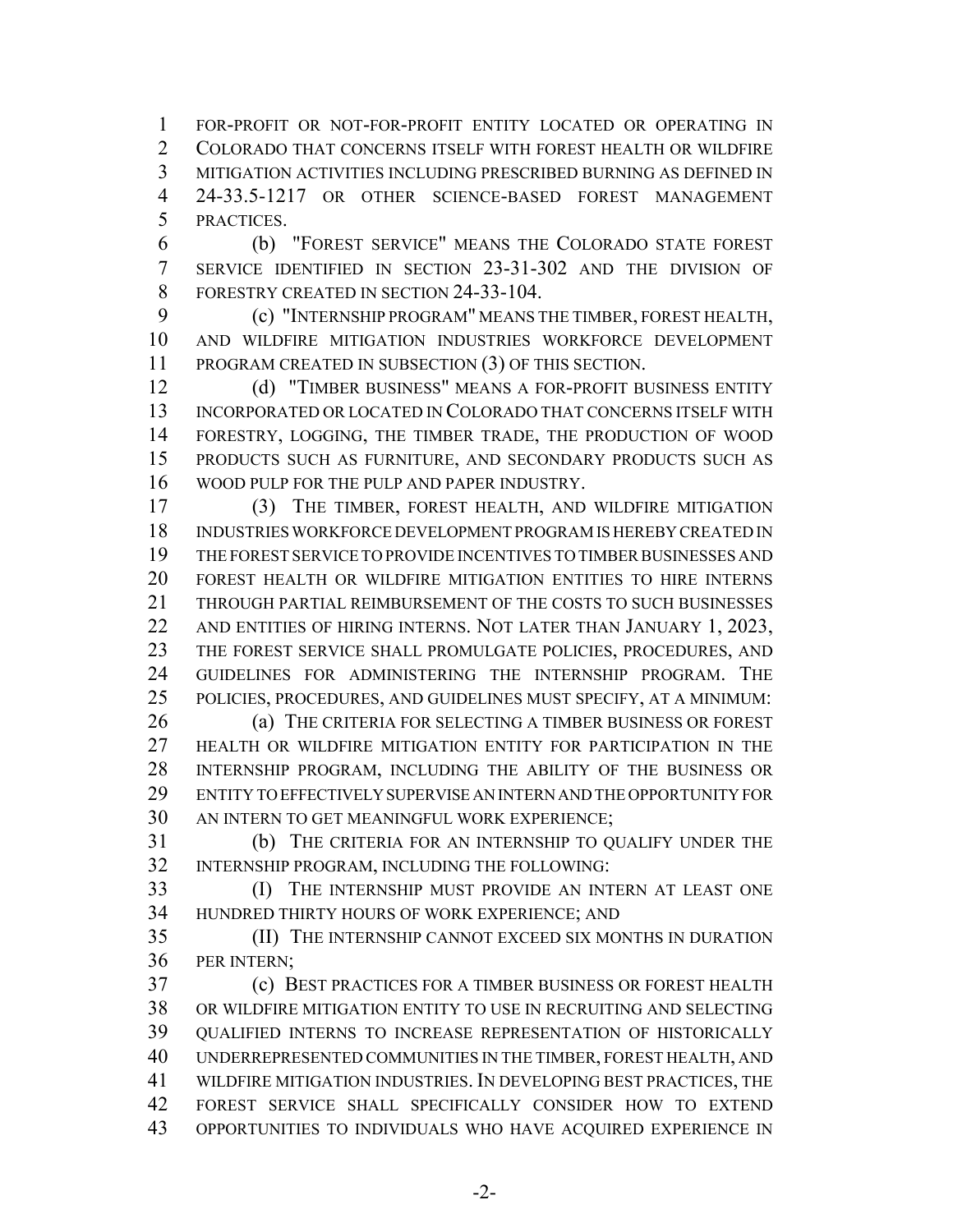WILDLAND FIRE SERVICES THROUGH THE INMATE DISASTER RELIEF PROGRAM, CREATED IN SECTION 17-24-124 (3).

 (d) THE CRITERIA FOR A TIMBER BUSINESS OR FOREST HEALTH OR WILDFIRE MITIGATION ENTITY TO USE IN SELECTING QUALIFIED INTERNS, INCLUDING THE REQUIRED EDUCATIONAL EXPERIENCE FOR AN INTERN AND THE ABILITY OF THE INTERN TO PERFORM MEANINGFUL WORK FOR THE BUSINESS;

 (e) THE PROCESS AND TIMETABLE FOR SELECTING QUALIFIED BUSINESSES AND ENTITIES AND QUALIFIED INTERNS;

**(f)** THE ACCOUNTING REQUIREMENTS FOR TRACKING INTERNSHIP COSTS; AND

 (g) THE PROCESS BY WHICH A TIMBER BUSINESS OR FOREST HEALTH OR WILDFIRE MITIGATION ENTITY MUST SEEK REIMBURSEMENT FROM THE STATE FOR THE INTERNSHIP COSTS IT HAS ASSUMED.

 (4) SUBJECT TO AVAILABLE APPROPRIATIONS, THE FOREST SERVICE MAY REIMBURSE A QUALIFIED TIMBER BUSINESS OR FOREST HEALTH OR WILDFIRE MITIGATION ENTITY AN AMOUNT NOT TO EXCEED FIFTY PERCENT OF THE ACTUAL COST TO THE BUSINESS OR ENTITY TO EMPLOY THE INTERN. THE ACTUAL COST INCLUDES THE WAGES PAID TO THE INTERN, A REASONABLE ALLOCATION OF FIXED OVERHEAD EXPENSES, AND ALL 21 INCIDENTAL COSTS DIRECTLY RELATED TO THE INTERNSHIP. BASED ON THE ANNUAL APPROPRIATION FOR THE INTERNSHIP PROGRAM, THE FOREST SERVICE SHALL DETERMINE HOW MANY INTERNSHIPS MAY BE APPROVED, THE AMOUNT OF REIMBURSEMENT PER INTERNSHIP, AND WHETHER A TIMBER BUSINESS OR FOREST HEALTH OR WILDFIRE MITIGATION ENTITY MAY BE REIMBURSED FOR MORE THAN ONE INTERN IN THE SAME FISCAL YEAR. HOWEVER, NO TIMBER BUSINESS OR FOREST HEALTH OR WILDFIRE MITIGATION ENTITY MAY BE REIMBURSED FOR MORE THAN THREE INTERNSHIPS IN THE SAME FISCAL YEAR.

 **SECTION 2.** In Colorado Revised Statutes, **add** 39-22-543 as follows:

 **39-22-543. Credit for purchase of equipment, vehicles, and structures used in the timber, forest health, and wildfire mitigation - legislative declaration - definitions - repeal.** (1) IN ACCORDANCE WITH SECTION 39-21-304 (1), WHICH REQUIRES EACH BILL THAT CREATES A NEW TAX EXPENDITURE TO INCLUDE A TAX PREFERENCE PERFORMANCE STATEMENT AS PART OF A STATUTORY LEGISLATIVE DECLARATION, THE GENERAL ASSEMBLY HEREBY FINDS AND DECLARES THAT THE GENERAL LEGISLATIVE PURPOSES OF THE TAX CREDIT CREATED IN THIS SECTION ARE TO IMPROVE INDUSTRY COMPETITIVENESS FOR THE STATE'S TIMBER INDUSTRY AND PROVIDE TAX RELIEF FOR CERTAIN BUSINESSES ENGAGED IN TIMBER, FOREST HEALTH, AND WILDFIRE MITIGATION ACTIVITIES, THEREBY IMPROVING THE HEALTH OF COLORADO'S FORESTS AND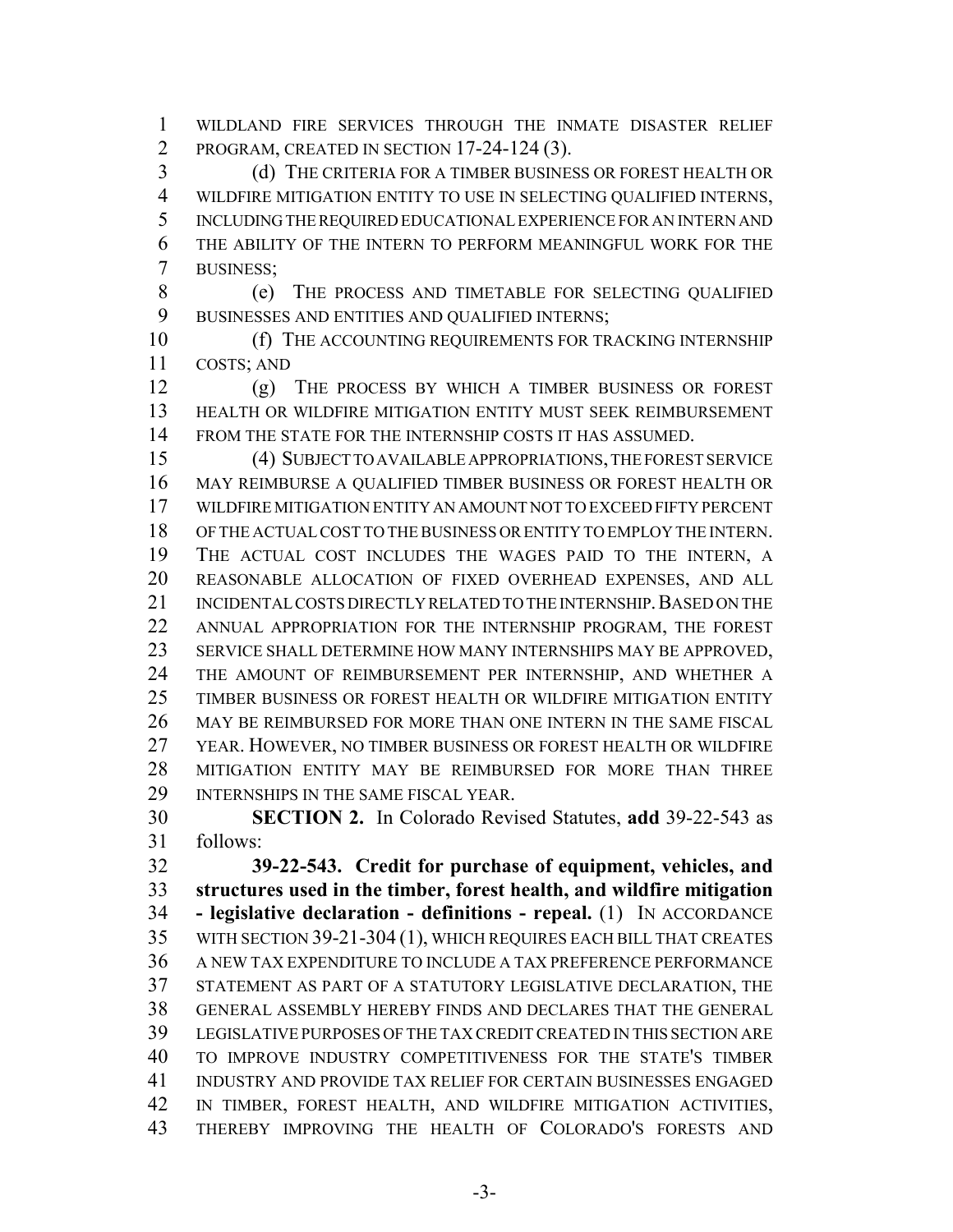REDUCING THE RISK OF CATASTROPHIC WILDFIRE.THE SPECIFIC INTENDED PURPOSE OF THE TAX CREDIT CREATED IN THIS SECTION IS TO REDUCE BASIC OPERATIONAL COSTS FOR BUSINESSES OR ENTITIES ENGAGED IN THE STATE'S TIMBER, FOREST HEALTH, AND WILDFIRE MITIGATION INDUSTRIES BY ALLOWING SUCH BUSINESSES OR ENTITIES A SPECIFIED CREDIT AGAINST THEIR INCOME TAXES FOR THEIR PURCHASE OF MECHANIZED EQUIPMENT, VEHICLES, AND EQUIPMENT INFRASTRUCTURE USED TO MAKE WOOD PRODUCTS OR CONDUCT PRESCRIBED BURNING OR OTHER SCIENCE-BASED FOREST MANAGEMENT PRACTICES, THEREBY PROMOTING THE STATE'S TIMBER, FOREST HEALTH, AND WILDFIRE MITIGATION INDUSTRIES. IN ORDER TO ALLOW THE GENERAL ASSEMBLY AND THE STATE AUDITOR TO MEASURE THE EFFECTIVENESS OF THE CREDIT, THE DEPARTMENT OF REVENUE SHALL TRACK THE NUMBER OF CREDITS ALLOWED, THE TOTAL VALUE OF THE CREDITS ALLOWED, THE AVERAGE AMOUNT OF EACH CREDIT ALLOWED, AND THE NUMBER OF QUALIFYING ITEMS PURCHASED FOR WHICH THE CREDIT WAS ALLOWED.

(2) AS USED IN THIS SECTION:

 (a) "EQUIPMENT INFRASTRUCTURE" MEANS ANY EQUIPMENT USED IN THE MANUFACTURING OF WOOD PRODUCTS AND INCLUDES, WITHOUT LIMITATION, DRY KILNS, SAWMILLS, DEBARKERS, PELLET MILLS, AND STRUCTURES NECESSARY TO ENCLOSE LOGGING OR OTHER OPERATIONS ENGAGED IN BY A TAXPAYER.

(b) "QUALIFYING ITEMS" MEANS:

**(I)** ANY MECHANIZED EQUIPMENT THAT IS USED FOR THE 25 HARVESTING, SKIDDING, PROCESSING, AND LOADING OF TREES;

**(II) ANY TRUCK OR TRAILER THAT IS USED FOR THE HAULING OF** LOGS;

28 (III) ANY EQUIPMENT THAT IS USED IN THE MANUFACTURING OF WOOD PRODUCTS;

 (IV) ANY EQUIPMENT THAT IS USED IN SMALL-DIAMETER TREE REMOVAL AND PROCESSING; AND

 (V) ANY EQUIPMENT THAT IS USED IN CONDUCTING PRESCRIBED BURNING AS DEFINED IN SECTION 24-33.5-1202 (8.3).

 (c) "TAXPAYER" MEANS ANY SOLE PROPRIETORSHIP, PARTNERSHIP, LIMITED LIABILITY CORPORATION, SUBCHAPTER S CORPORATION, OR REGULAR CORPORATION DOING BUSINESS IN THE STATE THAT CONCERNS ITSELF WITH FORESTRY, LOGGING, THE TIMBER TRADE, THE PRODUCTION OF WOOD PRODUCTS SUCH AS FURNITURE, AND SECONDARY PRODUCTS SUCH AS WOOD PULP FOR THE PULP AND PAPER INDUSTRY, OR WITH FOREST HEALTH AND WILDFIRE MITIGATION ACTIVITIES INCLUDING PRESCRIBED BURNING AS DEFINED IN 24-33.5-1217 OR OTHER SCIENCE-BASED FOREST MANAGEMENT PRACTICES.

(3) WITH RESPECT TO TAX YEARS COMMENCING ON OR AFTER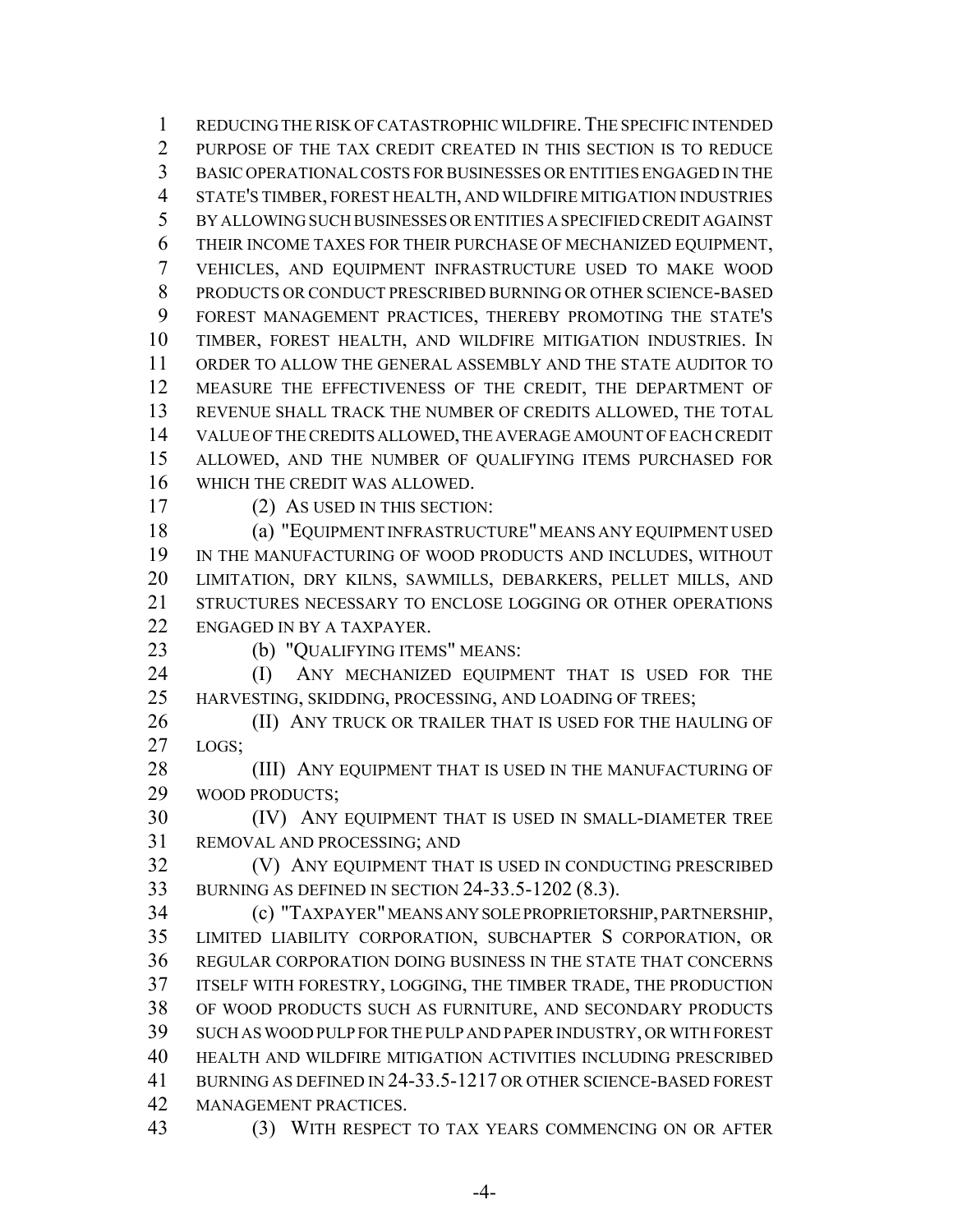JANUARY 1, 2022, BUT PRIOR TO JANUARY 1, 2027, THERE IS ALLOWED TO 2 ANY TAXPAYER A CREDIT AGAINST THE TAX IMPOSED BY THIS ARTICLE 22 IN THE AMOUNT OF TWENTY PERCENT OF THE COST INCURRED BY THE TAXPAYER IN PURCHASING A QUALIFYING ITEM, NOT TO EXCEED TEN THOUSAND DOLLARS IN THE AGGREGATE FOR ALL QUALIFYING ITEMS PURCHASED IN ANY ONE INCOME TAX YEAR.

 (4) (a) IF A QUALIFYING ITEM THAT WAS PRODUCED IN COLORADO IS AVAILABLE, THE TAX CREDIT ALLOWED BY THIS SECTION MAY ONLY BE CLAIMED FOR QUALIFYING ITEMS PRODUCED IN COLORADO. IF A QUALIFYING ITEM PRODUCED IN COLORADO IS NOT AVAILABLE, THE TAX CREDIT ALLOWED BY THIS SECTION MAY BE CLAIMED REGARDLESS OF WHERE THE QUALIFYING ITEM IS PRODUCED.

 (b) IF AN ELECTRIC-POWERED QUALIFYING ITEM IS AVAILABLE, THE TAX CREDIT ALLOWED BY THIS SECTION MAY ONLY BE CLAIMED FOR ELECTRIC-POWERED QUALIFYING ITEMS. IF AN ELECTRIC-POWERED QUALIFYING ITEM IS NOT AVAILABLE, THE TAX CREDIT MAY BE CLAIMED REGARDLESS OF THE POWER SOURCE OF THE QUALIFYING ITEM.

 (5) IF THE AMOUNT OF THE CREDIT SPECIFIED IN SUBSECTION (3) OF THIS SECTION EXCEEDS THE AMOUNT OF INCOME TAXES DUE ON THE INCOME OF THE TAXPAYER IN THE INCOME TAX YEAR FOR WHICH THE CREDIT IS BEING CLAIMED, THE AMOUNT OF THE CREDIT NOT USED AS AN OFFSET AGAINST INCOME TAXES IN SAID INCOME TAX YEAR SHALL NOT BE ALLOWED AS A REFUND BUT MAY BE CARRIED FORWARD AS A CREDIT AGAINST SUBSEQUENT YEARS' TAX LIABILITY FOR A PERIOD NOT EXCEEDING FIVE YEARS AND SHALL BE APPLIED FIRST TO THE EARLIEST INCOME TAX YEARS POSSIBLE. ANY AMOUNT OF THE CREDIT THAT IS NOT USED DURING SAID PERIOD SHALL NOT BE REFUNDABLE TO THE TAXPAYER.

**(6) TO CLAIM A CREDIT UNDER THIS SECTION, A TAXPAYER MUST** 29 SUBMIT TO THE DEPARTMENT OF REVENUE WITH DOCUMENTATION IN A FORM SATISFACTORY TO THE DEPARTMENT OF REVENUE THAT DEMONSTRATES THE TAXPAYER PURCHASED THE QUALIFYING ITEM AND THE COST OF THE ITEM PURCHASED BY THE TAXPAYER.

(7) THIS SECTION IS REPEALED, EFFECTIVE JULY 1, 2032.

 **SECTION 3. Act subject to petition - effective date.** This act takes effect at 12:01 a.m. on the day following the expiration of the ninety-day period after final adjournment of the general assembly; except that, if a referendum petition is filed pursuant to section 1 (3) of article V of the state constitution against this act or an item, section, or part of this act within such period, then the act, item, section, or part will not take effect unless approved by the people at the general election to be held in November 2022 and, in such case, will take effect on the date of the official declaration of the vote thereon by the governor.".